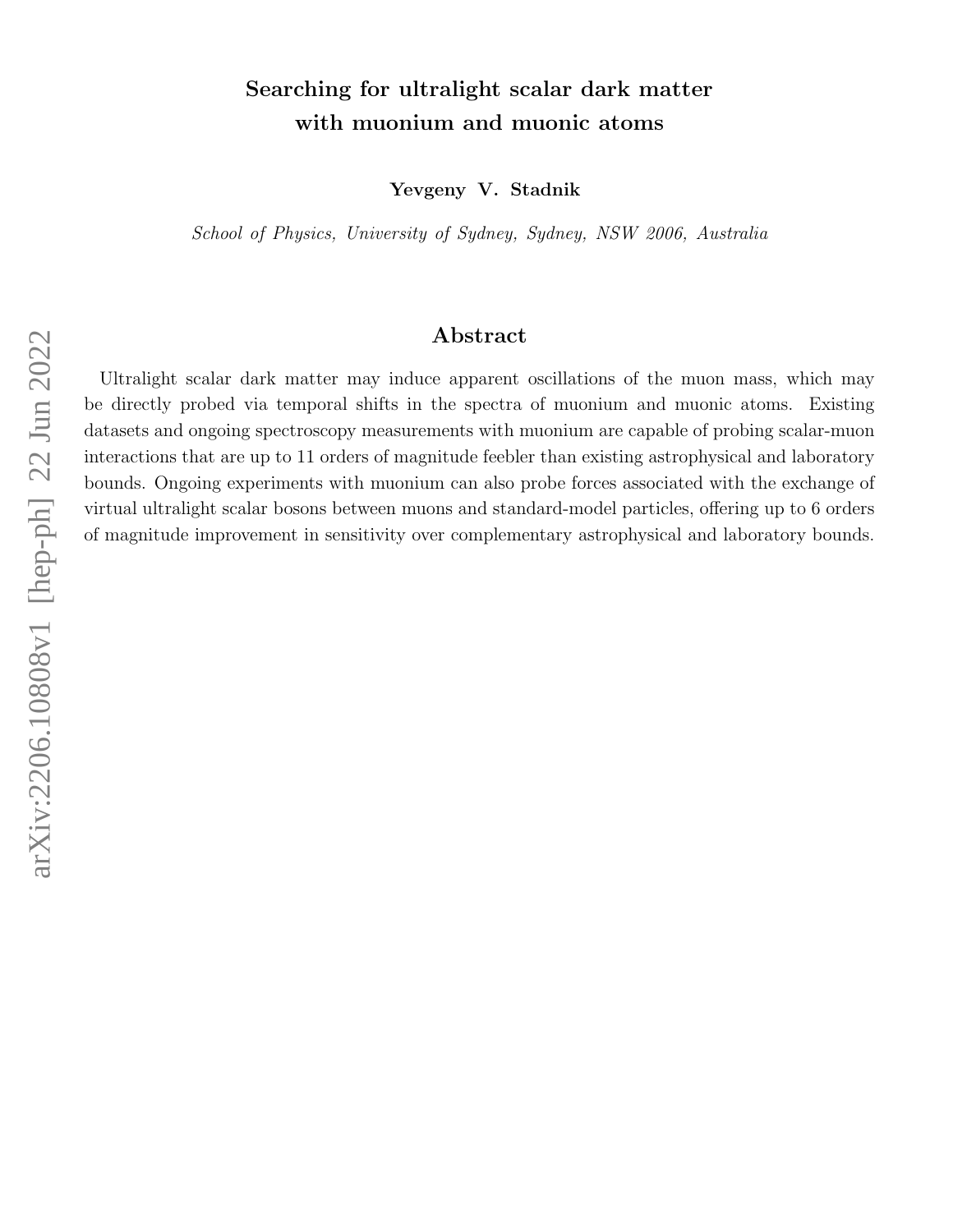Introduction — Various astrophysical and cosmological observations at different epochs indicate that the Universe is predominantly composed of dark matter (DM) and dark energy, with only a mere five percent due to the ordinary matter that makes up stars, planets, dust and interstellar gases [\[1\]](#page-8-0). Unravelling the identity and microscopic properties of DM remains one of the greatest challenges in modern science. Conventional schemes for direct detection of DM have largely focused on possible particlelike signatures of weakly-interacting massive particles (WIMPs) with masses in the  $\sim$  GeV – TeV range [\[2\]](#page-8-1). On the other hand, ultralight bosons with sub-eV masses may produce distinctive *wavelike* signatures. Ultralight bosons may also resolve other outstanding problems outside of astrophysics; for example, the axion (a pseudoscalar particle) may resolve the strong  $\mathbb{CP}$  problem of quantum chromodynamics [\[3\]](#page-8-2), while the relaxion (a scalar particle) may resolve the electroweak hierarchy problem [\[4\]](#page-8-3).

There has been growing interest in recent years to search for ultralight scalar DM via its interactions with photons, electrons and nucleons; see [\[5\]](#page-8-4) for a recent overview. However, no direct searches of ultralight scalar DM via its interactions with muons have been performed to date. In contrast to electrons and nucleons, there are no known stable sources of muons in nature. As a result, the very stringent constraints on the linear interaction of ultralight scalar bosons with electrons and nucleons from laboratory searches for equivalence-principle-violating forces  $[6-11]$  $[6-11]$  are practically evaded in the case of muons. Additional motivation for probing scalar-muon interactions comes from the persistence of various anomalies in muon physics, including the proton radius inferred from measurements of the Lamb shift in hydrogen-like muonic atoms [\[12](#page-8-7)[–16\]](#page-8-8) and the muon anomalous magnetic moment [\[17](#page-8-9)[–19\]](#page-8-10).

In this paper, we point out that spectroscopy measurements with muonium and muonic atoms provide sensitive novel probes of ultralight scalar DM via its interaction with muons. Spectroscopy measurements in muonium  $[20-24]$  $[20-24]$  and muonic atoms  $[12-15]$  $[12-15]$  have provided high-precision tests of bound-state quantum electrodynamics, as well as precise determination of fundamental constants. We estimate that existing datasets and ongoing spectroscopy measurements with muonium are capable of probing scalar-muon interactions that are up to 11 orders of magnitude feebler than existing astrophysical and laboratory bounds. This opens an exciting new avenue in direct searches for DM.

Theory — Ultralight bosons are a good candidate to explain the observed DM. Ultralight spinless bosons may be produced non-thermally via the "vacuum misalignment" mechanism in the early Universe [\[25–](#page-9-2)[27\]](#page-9-3) and subsequently form a coherently oscillating classical field:

<span id="page-1-0"></span>
$$
\phi(t) \approx \phi_0 \cos(\omega_\phi t) \,, \tag{1}
$$

which oscillates at the angular frequency  $\omega_{\phi} \approx m_{\phi} c^2/\hbar$  governed approximately by the mass of the DM particle  $m_{\phi}$ , with c the speed of light in vacuum, and  $\hbar$  the reduced Planck constant. Unless explicitly stated otherwise, we adopt the natural system of units  $\hbar = c = 1$ . The oscillating DM field in Eq. [\(1\)](#page-1-0) carries an energy density, averaged over a period of oscillation, of  $\langle \rho_{\phi} \rangle \approx m_{\phi}^2 \phi_0^2/2$ . In the standard halo model, DM bosons in our local Galactic region are expected to have a root-mean-square speed relative to the Galactic Center of  $\langle v_{\phi}^2 \rangle^{1/2} \sim 10^{-3}c$ , with a comparable spread in boson speeds. The typical spread in the DM boson energies is hence expected to be  $\Delta E_{\phi}/E_{\phi} \sim \langle v_{\phi}^2 \rangle / c^2 \sim 10^{-6}$ ,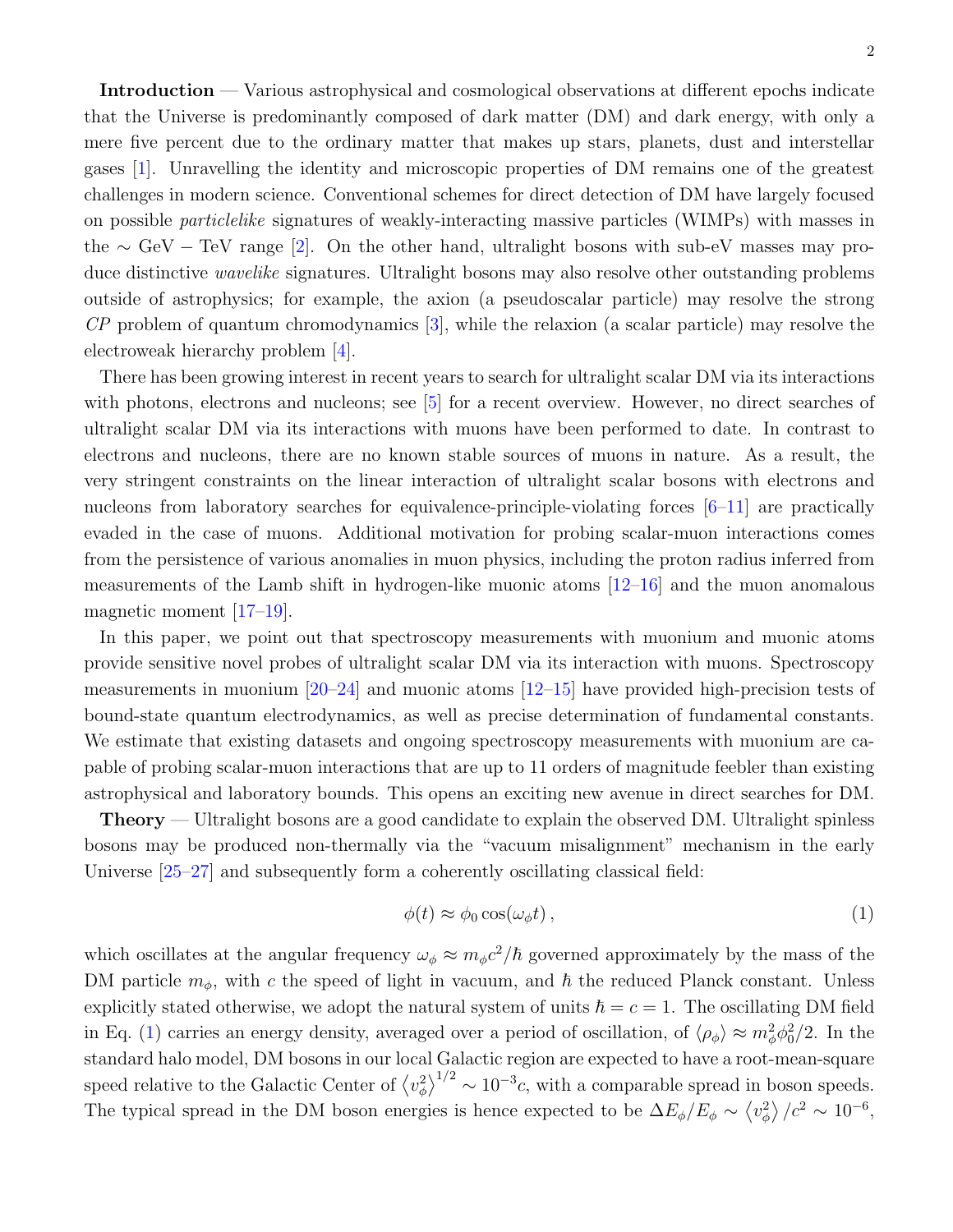implying a coherence time of  $\tau_{coh} \sim 2\pi/\Delta E_\phi \sim 10^6 T_{osc}$ , where  $T_{osc} \approx 2\pi/m_\phi$  is the DM period of oscillation.

A scalar field  $\phi$  can couple to standard-model (SM) fields via the following linear-in- $\phi$  interactions:

<span id="page-2-0"></span>
$$
\mathcal{L}_{\text{int}} = \frac{\phi}{\Lambda_{\gamma}} \frac{F_{\mu\nu} F^{\mu\nu}}{4} - \sum_{\psi} \frac{\phi}{\Lambda_{\psi}} m_{\psi} \bar{\psi} \psi , \qquad (2)
$$

where the first term represents the coupling of  $\phi$  to the electromagnetic field tensor F, while the second term represents the coupling of  $\phi$  to the SM fermion fields  $\psi$ , with  $m_{\psi}$  the "standard" mass of the fermion, and  $\bar{\psi} = \psi^{\dagger} \gamma^0$  the Dirac adjoint. The parameters  $\Lambda_{\gamma}$  and  $\Lambda_{\psi}$  denote the effective newphysics energy scales. The interactions in Eq. [\(2\)](#page-2-0) effectively alter the electromagnetic fine-structure constant  $\alpha$  and fermion masses according to [\[28,](#page-9-4) [29\]](#page-9-5):

<span id="page-2-5"></span>
$$
\alpha \to \frac{\alpha}{1 - \phi/\Lambda_{\gamma}} \approx \alpha \left( 1 + \frac{\phi}{\Lambda_{\gamma}} \right) , \ \ m_{\psi} \to m_{\psi} \left( 1 + \frac{\phi}{\Lambda_{\psi}} \right) . \tag{3}
$$

In the case of the oscillating scalar field  $\phi$  in Eq. [\(1\)](#page-1-0), one hence expects apparent oscillations in the value of the muon mass  $m_\mu$ :

<span id="page-2-3"></span>
$$
\frac{\Delta m_{\mu}}{m_{\mu}} \approx \frac{\phi_0 \cos(m_{\phi} t)}{\Lambda_{\mu}} \approx \frac{\sqrt{2\rho_{\phi}} \cos(m_{\phi} t)}{m_{\phi} \Lambda_{\mu}}.
$$
\n(4)

Below we estimate the relative sensitivities of various transitions in muonium and muonic atoms to oscillations of  $m_{\mu}$  and other fundamental constants. For simplicity, we assume that the CPT symmetry is conserved, which implies the equality of the muon and anti-muon masses, as well as equal interaction strength of  $\phi$  with muons and anti-muons.

Muonium: Muonium is the bound state of an electron and an anti-muon, with a reduced system mass of  $m_r = m_e m_\mu/(m_e + m_\mu) \approx m_e (1 - m_e/m_\mu)$ , where  $m_e$  is the electron mass. The energy of an electronic state described by the principal quantum number  $n$  is approximately given by the Rydberg formula  $E_n = -m_r\alpha^2/(2n^2)$ . The ground-state hyperfine splitting interval in muonium is approximately given by the Fermi formula  $\Delta E_{\text{Fermi}} = 8m_r^3 \alpha^4/(3m_e m_\mu)$ . The main contribution to the  $2S - 2P$  Lamb shift in muonium comes from the one-loop self-energy and takes the form  $\Delta E_{\text{SE}} = \mathcal{O}[m_e(m_r/m_e)^3 \alpha^5]$ . The sensitivities of the 1S–2S interval, ground-state hyperfine splitting interval and  $2S - 2P$  Lamb shift in muonium to variations of the fundamental constants are hence given by the following respective formulae:

<span id="page-2-1"></span>
$$
\frac{\Delta\nu_{1S-2S}}{\nu_{1S-2S}} \approx 2\frac{\Delta\alpha}{\alpha} + \frac{\Delta m_e}{m_e} + \frac{m_e}{m_\mu}\frac{\Delta m_\mu}{m_\mu},\tag{5}
$$

<span id="page-2-4"></span>
$$
\frac{\Delta\nu_{\rm HFS}}{\nu_{\rm HFS}} \approx 4 \frac{\Delta\alpha}{\alpha} + 2 \frac{\Delta m_e}{m_e} - \frac{\Delta m_\mu}{m_\mu},\tag{6}
$$

<span id="page-2-2"></span>
$$
\frac{\Delta \nu_{2S-2P}}{\nu_{2S-2P}} \approx 5 \frac{\Delta \alpha}{\alpha} + \frac{\Delta m_e}{m_e} + 3 \frac{m_e}{m_\mu} \frac{\Delta m_\mu}{m_\mu},\tag{7}
$$

where the sensitivities to changes in  $m_{\mu}$  in Eqs. [\(5\)](#page-2-1) and [\(7\)](#page-2-2) arise due to the dependence of  $m_{r}$  on  $m_\mu$ .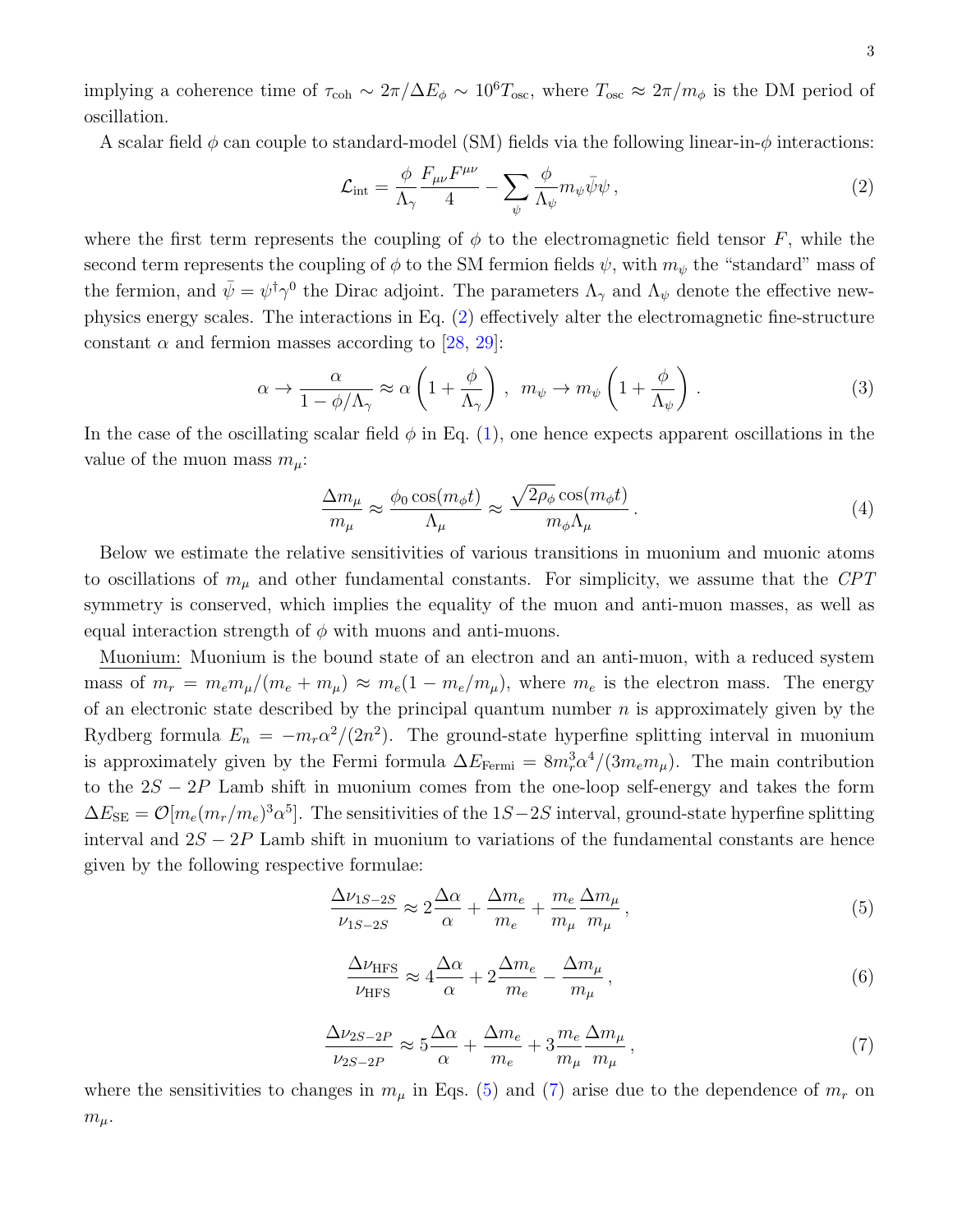True muonium: True muonium is the bound state of a muon and an anti-muon, with  $m_r =$  $m_{\mu}/2$ . The Rydberg contribution to the  $1S - 2S$  interval in true muonium is analogous to that in ordinary muonium. The ground-state hyperfine splitting interval in true muonium is approximately given by the Fermi-type formula  $\Delta E_{\text{Fermi}} = 7m_{\mu} \alpha^4/12$ , receiving comparable contributions from an annihilation-type process and the usual exchange-type process. The main contribution to the  $2S - 2P$  Lamb shift in true muonium comes from the one-loop electronic vacuum polarisation and takes the form  $\Delta E_{VP} = \mathcal{O}(m_r \alpha^3)$ . The sensitivities of the 1S – 2S interval, ground-state hyperfine splitting interval and  $2S - 2P$  Lamb shift in true muonium to variations of fundamental constants are hence given by the following respective formulae:

<span id="page-3-0"></span>
$$
\frac{\Delta \nu_{1S-2S}}{\nu_{1S-2S}} \approx 2 \frac{\Delta \alpha}{\alpha} + \frac{\Delta m_{\mu}}{m_{\mu}},\tag{8}
$$

$$
\frac{\Delta\nu_{\rm HFS}}{\nu_{\rm HFS}} \approx 4 \frac{\Delta\alpha}{\alpha} + \frac{\Delta m_{\mu}}{m_{\mu}},\tag{9}
$$

<span id="page-3-1"></span>
$$
\frac{\Delta \nu_{2S-2P}}{\nu_{2S-2P}} \approx 3 \frac{\Delta \alpha}{\alpha} + \frac{\Delta m_{\mu}}{m_{\mu}}.
$$
\n(10)

Hydrogen-like muonic atoms: H-like muonic atoms are bound states of a single muon and a hadronic nucleus, with  $m_r = m_\mu M_{\text{nucl}}/(m_\mu + M_{\text{nucl}}) \approx m_\mu$ , where  $M_{\text{nucl}}$  is the nuclear mass. The Rydberg contribution to the  $1S - 2S$  interval in muonic atoms is analogous to that in muonium. The ground-state hyperfine splitting interval in muonic atoms is similar to that in ordinary muonium and reads  $\Delta E_{\text{Fermi}} = 8Z^3 \alpha^4 \mu_{\text{nucl}} m_r^3/(3m_\mu M_{\text{nucl}})$ , where  $\mu_{\text{nucl}}$  is the nuclear magnetic moment in units of nuclear magnetons and  $Z$  is the proton number. Like in true muonium, the main contribution to the  $2S - 2P$  Lamb shift in muonic atoms comes from the one-loop electronic vacuum polarisation and takes the form  $\Delta E_{VP} = \mathcal{O}(m_r Z^2 \alpha^3)$ . Assuming that  $Z\alpha \ll 1$ , the sensitivities of the  $1S - 2S$ interval and  $2S - 2P$  Lamb shift in H-like muonic atoms to variations of fundamental constants are given by Eqs.  $(8)$  and  $(10)$ , respectively, while the sensitivity of the ground-state hyperfine splitting interval takes the following form:

<span id="page-3-2"></span>
$$
\frac{\Delta\nu_{\rm HFS}}{\nu_{\rm HFS}} \approx 4 \frac{\Delta\alpha}{\alpha} + 2 \frac{\Delta m_{\mu}}{m_{\mu}} - \frac{\Delta M_{\rm nucl}}{M_{\rm nucl}} + \frac{\Delta \mu_{\rm nucl}}{\mu_{\rm nucl}}.
$$
\n(11)

The  $\Delta\mu_{\rm nucl}/\mu_{\rm nucl}$  term typically provides a small sensitivity to variations of the light-quark masses [\[30\]](#page-9-6).

References: A variety of reference frequencies can be used in measurements of transition frequencies in muonium or muonic atoms. For instance, the experiment at RAL [\[22,](#page-9-7) [31\]](#page-9-8) used molecular iodine, the ongoing Mu-MASS experiment at PSI [\[32\]](#page-9-9) uses GPS-based Cs and Rb microwave atomic clocks [\[33\]](#page-9-10), the experiments at LAMPF [\[21,](#page-9-11) [34\]](#page-9-12) used atomic frequency standards contributing to the LORAN-C navigation system, while the MuSEUM experiment at J-PARC [\[23\]](#page-9-13) used an ovencontrolled crystal oscillator [\[35\]](#page-9-14). All such conventional reference frequencies are sensitive to variations of  $\alpha$  and  $m_e$  (and in some cases also to variations of the nucleon and light-quark masses), but are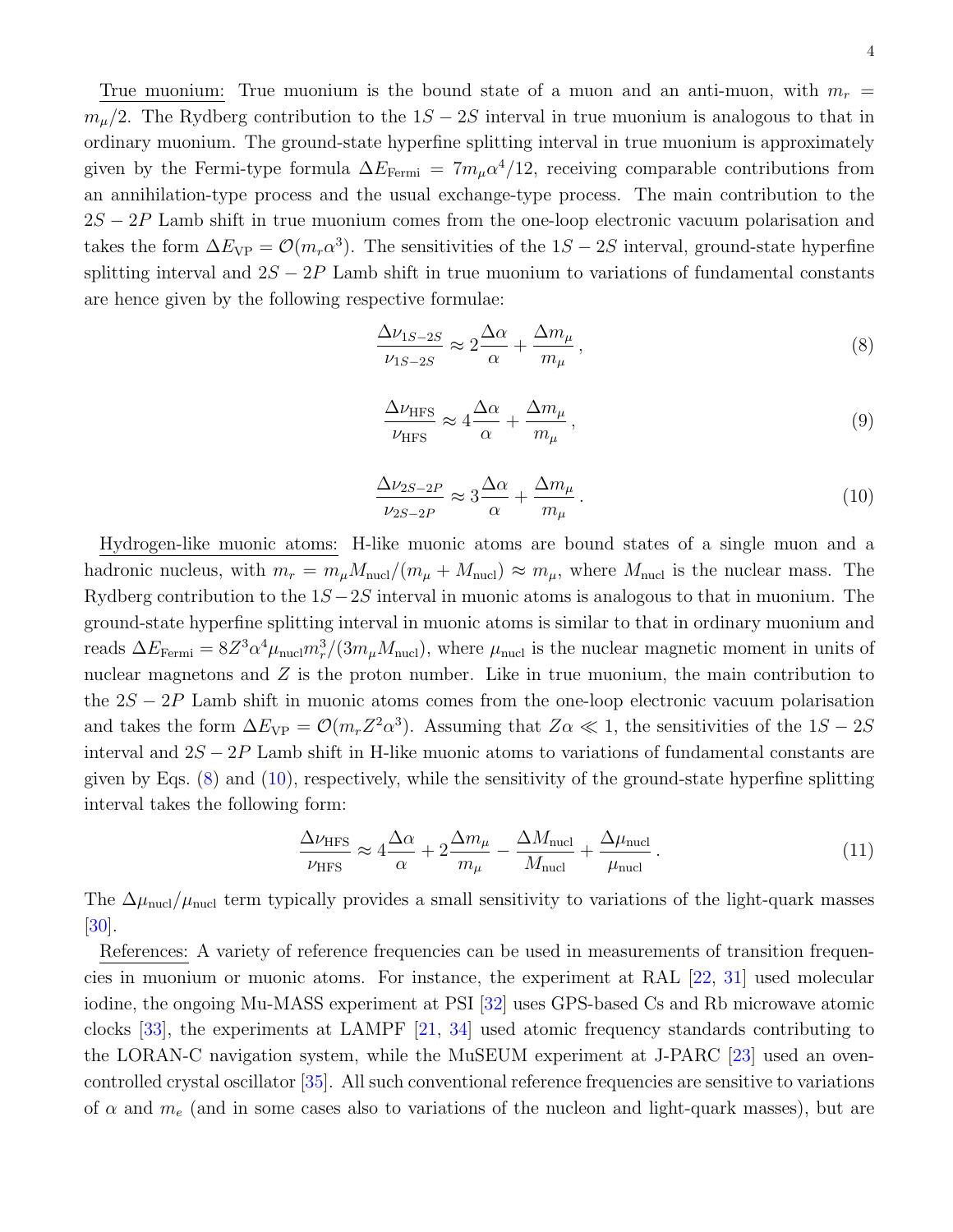Direct signatures — Let us now appraise the sensitivities of spectroscopy measurements in muonium and muonic atoms to the new-physics energy scale  $\Lambda_{\mu}$  appearing in Eqs. [\(2\)](#page-2-0) and [\(4\)](#page-2-3) via apparent oscillations of  $m_{\mu}$  induced by an ultralight scalar DM field. To simplify the discussion, henceforth we shall assume that the interaction of the ultralight scalar field with muons is much stronger than with other SM fields. Searches for DM-induced oscillations of  $m_{\mu}$  are directly sensitive to the combination of parameters  $\sqrt{\rho_{\phi}}/\Lambda_{\mu}$  rather than  $\Lambda_{\mu}$  itself, see Eq. [\(4\)](#page-2-3). In order to infer information about  $\Lambda_{\mu}$ , one must make assumptions about the local value of  $\rho_{\phi}$  during the course of the measurements. The simplest possibility is to assume that  $\rho_{\phi}$  equals the average local Galactic DM density,  $\rho_{\phi} = \rho_{DM} \approx 0.4 \text{ GeV/cm}^3$  [\[1\]](#page-8-0). In this case,  $\phi_0$  (and hence  $\rho_{\phi}$ ) are expected to remain approximately constant during measurements on timescales shorter than  $\tau_{coh}$ , implying a coherent signal of constant amplitude and fixed phase. However, since  $\phi_0$  is expected to fluctuate stochastically on timescales greater than  $\tau_{coh}$  [\[36,](#page-9-15) [37\]](#page-9-16), sampling only a single value of  $\phi_0$  with measurements on a short timescale may cause statistical biasing in the analysis [\[38\]](#page-9-17). In the standard halo model, such partial sampling is expected to degrade the sensitivity to  $\Lambda_{\mu}$  by a factor of  $\approx 3$  at the  $2\sigma$  level.

One of the main factors determining the sensitivity of spectroscopy measurements to the parameter  $\Lambda_{\mu}$  is their *relative precision* rather than their (absolute) *accuracy*. This is because one looks for changes in transition frequencies instead of comparing the (mean) experimental value of the transition frequency with its prediction within the SM. Our considered measurements are inherently broadband, with a peak sensitivity to  $\Lambda_{\mu}$  typically occuring when  $T_{\rm osc}$  is comparable to the total duration of the measurements,  $t_{\text{dataset}}$ . For a temporally coherent signal, the sensitivity to  $\Lambda_{\mu}$  scales as  $\Lambda_\mu \propto m_\phi^{-1}$  for  $t_{\text{cycle}} \lesssim T_{\text{osc}} \lesssim t_{\text{dataset}}$ , where  $t_{\text{cycle}}$  is the time taken to perform a single measurement of the transition frequency, and as  $\Lambda_\mu \propto m_\phi^{-2}$  for  $T_{\rm osc} \lesssim t_{\rm cycle}$  when the transition frequency would be affected by at most one of many largely-cancelling DM oscillations (though the scaling may be more favourable if one also considers possible alterations of the transition lineshape due to effects of the DM field when scanning the transition line). When  $T_{\text{osc}} \gtrsim t_{\text{dataset}}$ , the sensitivity to  $\Lambda_{\mu}$  generally scales as  $\Lambda_{\mu} \propto m_{\phi}$ , since one cannot exclude the possibility of being near an antinode (rather than a node) of the cosinusoidal signal during the course of measurements. We now consider specific experimental platforms.

Muonium: Measurements of the  $1S - 2S$  interval in muonium were performed at RAL with a precision of  $\Delta \nu / \nu \approx 4 \times 10^{-9}$  [\[22,](#page-9-7) [31\]](#page-9-8). About 5 weeks of measurements were performed over a period of  $\approx$  5 years, with a single line scan taking  $\approx$  30 – 40 hours and consisting of  $\approx$  20 measurements at different frequencies. Using Eqs.  $(4)$  and  $(5)$ , we estimate the sensitivity of this existing dataset to  $\Lambda_{\mu}$  as shown by the solid red line in Fig. [1.](#page-6-0) The ongoing Mu-MASS experiment at PSI is targetting an improved precision of  $\Delta \nu / \nu \approx 4 \times 10^{-12}$  with  $\approx 40$  days of measurements [\[32\]](#page-9-9). Assuming that a single line scan takes  $\approx 7$  hours [\[33\]](#page-9-10), we estimate the sensitivity of these ongoing measurements to  $\Lambda_{\mu}$  as shown by the dashed red line in Fig. [1.](#page-6-0)

Low-field measurements of the ground-state hyperfine splitting interval in muonium were performed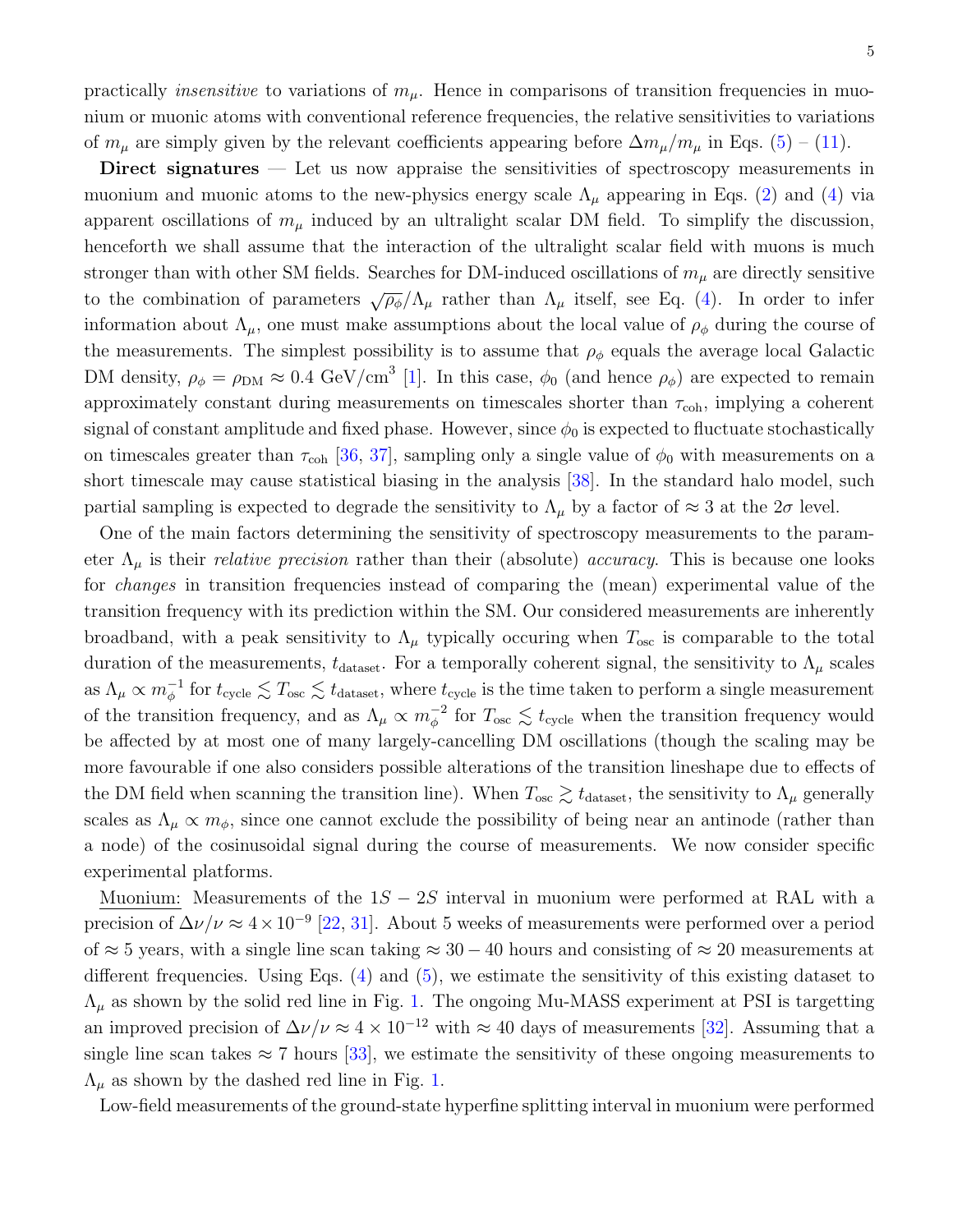at LAMPF with a precision of  $\Delta \nu / \nu \approx 3 \times 10^{-7}$  [\[20\]](#page-9-0). High-field measurements with an improved precision of  $\Delta \nu / \nu \approx 1.2 \times 10^{-8}$  were subsequently performed at LAMPF [\[21,](#page-9-11) [34,](#page-9-12) [39\]](#page-9-18). In the latter case, several months of measurements were performed over a period of nearly a decade, with a single line scan taking  $\approx 1$  hour. Using Eqs. [\(4\)](#page-2-3) and [\(6\)](#page-2-4), we estimate the sensitivity of this existing dataset to  $\Lambda_{\mu}$  as shown by the solid blue line in Fig. [1.](#page-6-0) More recent low-field measurements were performed in the MuSEUM experiment at J-PARC with a precision of  $\Delta \nu / \nu \approx 9 \times 10^{-7}$  [\[23\]](#page-9-13), where only a single line scan was performed in  $\approx 15$  hours. The continuing MuSEUM experiment at J-PARC is targetting an improved precision of  $\Delta \nu / \nu \approx 1.2 \times 10^{-9}$  with  $\approx 40$  days of high-field measurements [\[23\]](#page-9-13). Assuming that a single line scan takes  $\approx 6$  hours [\[35\]](#page-9-14), we estimate the sensitivity of these ongoing measurements to  $\Lambda_{\mu}$  as shown by the dashed blue line in Fig. [1.](#page-6-0)

Recent measurements of the  $2S - 2P$  Lamb shift in muonium were performed in the Mu-MASS experiment at PSI with a precision of  $\Delta \nu / \nu \approx 2.4 \times 10^{-3}$  [\[24\]](#page-9-1). Data taking took place continuously over 2 days, with a single line scan taking  $\approx 3$  hours. The continuing Mu-MASS experiment at PSI is targetting an improved precision of  $\Delta \nu / \nu \approx 10^{-5}$  with  $\approx 10$  days of measurements [\[40\]](#page-9-19). True muonium has yet to be observed directly, but there are plans to measure its ground-state hyperfine splitting interval with a precision of  $\Delta \nu / \nu \sim 10^{-4}$  [\[33,](#page-9-10) [41\]](#page-9-20).

Hydrogen-like muonic atoms: Measurements of the  $2S - 2P$  Lamb shift have been performed in various H-like muonic atoms, including muonic hydrogen [\[12,](#page-8-7) [13\]](#page-8-12), muonic deuterium [\[14\]](#page-8-13) and muonic helium [\[15\]](#page-8-11), with a typical precision of  $\Delta \nu / \nu \sim 10^{-5}$ . These experiments were performed over the span of several years, with each experiment collecting  $\sim 10$  days of data. Using Eqs. [\(4\)](#page-2-3) and [\(10\)](#page-3-1), we estimate the sensitivity of this combined existing dataset to  $\Lambda_{\mu}$  as shown by the solid green line in Fig. [1.](#page-6-0) Measurements of  $1S - 2P$  lines in H-like muonic gold have recently been performed in the muX experiment at PSI with a precision of  $\Delta \nu / \nu \sim 10^{-3}$  [\[42\]](#page-9-21).

**Indirect signatures** — The exchange of a virtual scalar boson  $\phi$  between SM particles generates a potential between the particles. For simplicity, let us assume the flavour-dependent hierarchy of scales  $\Lambda_{\mu} \ll \Lambda_e \ll \Lambda_{\text{other}}$ , where  $\Lambda_{\text{other}}$  denotes new-physics energy scales associated with SM particles other than the electron and muon. The exchange of  $\phi$  between a non-relativistic electron and muon generates the potential  $V(r) = -m_e m_\mu \exp(-m_\phi r)/(4\pi \Lambda_e \Lambda_\mu r)$ , where r is the distance between the electron and muon. Integrating over a homogeneous spherical source body of radius R and electron number density  $n_e$ , one finds:

<span id="page-5-0"></span>
$$
V(r) = -\frac{n_e m_e m_\mu [m_\phi R \cosh(m_\phi R) - \sinh(m_\phi R)] \exp(-m_\phi r)}{m_\phi^3 \Lambda_e \Lambda_\mu r} \,. \tag{12}
$$

In the limiting case when  $m_{\phi}R \ll 1$ , the potential in [\(12\)](#page-5-0) simplifies to the two-pointlike-particle form with all source electrons localised at the centre of the source body.

A test body of mass  $m_{\text{test}}$  containing a single (anti)muon, such as ordinary muonium or a H-like muonic atom, would experience the additional acceleration  $a_{\mu}(r) = -\nabla V(r)/m_{\text{test}}$ . On the other hand, ordinary test bodies lacking (anti)muons would experience much smaller additional accelerations, thereby violating the equivalence principle. For example, the value of the local gravitational acceleration due to Earth,  $g$ , measured in free-fall experiments using muonium would differ from experiments using ordinary test masses, with the difference being  $\Delta g \approx a_\mu$ . The ongoing MAGE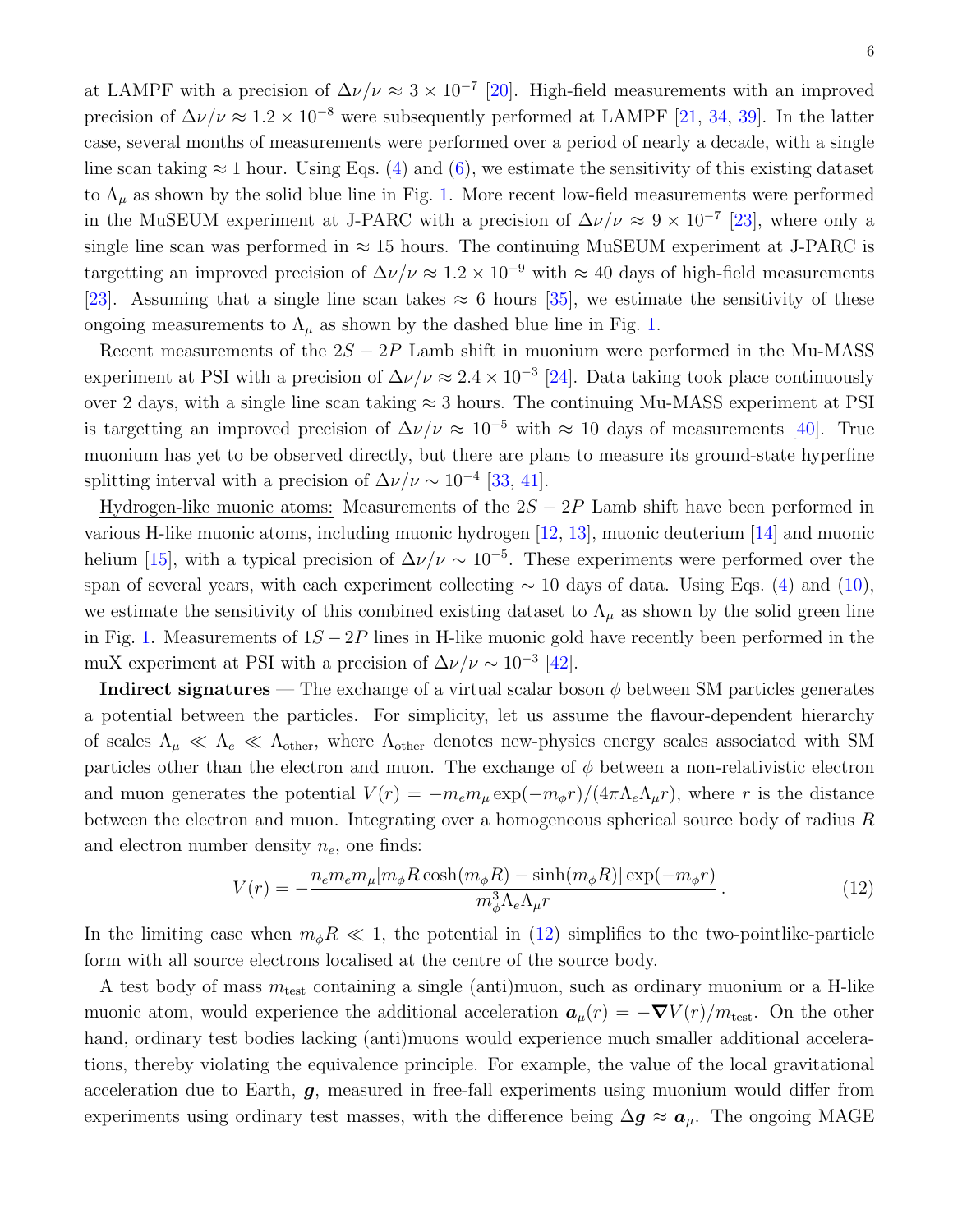

<span id="page-6-0"></span>FIG. 1. (Colour online) Estimated sensitivities to the scalar-muon interaction parameter  $\Lambda_{\mu}$  in Eqs. [\(2,](#page-2-0)[4\)](#page-2-3) of searches for apparent oscillations of the muon mass using existing datasets (solid lines) and ongoing measurements (dashed lines) pertaining to spectroscopy measurements of the  $1S - 2S$  interval in muonium (red), ground-state hyperfine splitting interval in muonium (blue), and  $2S - 2P$  Lamb shift in muonic atoms (green). We assume that  $\rho_{\phi} = \rho_{\rm DM} \approx$ 0.4 GeV/cm<sup>3</sup>. However, note that for scalar masses  $m_{\phi} \lesssim 10^{-21}$  eV, such scalars cannot account for 100% of the DM [\[43–](#page-9-22)[46\]](#page-9-23). The sensitivities of the considered experiments to  $\Lambda_{\mu}$  scale as  $\sqrt{\rho_{\phi}}$ , meaning that for  $\rho_{\phi}/\rho_{\rm DM} = \mathcal{O}(0.1)$ corresponding to the maximum allowable fraction when  $m_{\phi} \lesssim 10^{-21}$  eV, the sensitivity weakens by a factor of  $\approx 3$ . Astrophysical bounds are shown by the light grey region [\[47\]](#page-9-24), while the region of parameters required to resolve the muon  $g - 2$  anomaly is shown by the black band [\[19\]](#page-8-10). Sensitivities and limits are given at the  $1\sigma$  level.

experiment aims to measure g with a precision of  $\Delta g/g \sim 0.1$  using free-falling muonium test bodies in ∼ 10 days of measurements [\[48\]](#page-9-25). Using Eq. [\(12\)](#page-5-0) and noting that  $m_{\text{test}} \approx m_{\mu}$ , we estimate the sensitivity of these ongoing measurements to the combination of parameters  $\Lambda_e \Lambda_\mu$  as shown by the red line in Fig. [2.](#page-7-0) For boson masses  $m_{\phi} \lesssim 1/R_{\oplus} \approx 3 \times 10^{-14}$  eV, the sensitivity to  $\Lambda_e \Lambda_\mu$  is approximately independent of  $m_{\phi}$ . For boson masses  $1/R_{\oplus} \lesssim m_{\phi} \lesssim 1/h$ , where h is the apparatus height, the sensitivity to  $\Lambda_e \Lambda_\mu$  scales approximately as  $\propto m_\phi^{-1}$ . Finally, for boson masses  $m_\phi \gtrsim 1/h$ , the sensitivity to  $\Lambda_e\Lambda_\mu$  falls off exponentially with increasing  $m_\phi$ . We assume  $h \sim 1$  m in Fig. [2.](#page-7-0)

A spherical body, such as Earth or the Sun, sources a scalar field  $\phi(r) = V(r) \times \Lambda_\mu/m_\mu$ , which owing to Eq. [\(3\)](#page-2-5), will induce apparent variations of  $m_{\mu}$  as the distance away from the source body changes. The distance between Earth and the Sun changes by  $\approx 3\%$  during the year due to Earth's elliptical orbit about the Sun. Transition frequencies in muonium or muonic atoms, referenced to conventional atomic frequency standards, should therefore undergo annual modulations correlated with changes in the Earth-Sun distance. The usual gravitational redshift effect cancels in co-located measurements of the ratio of a transition frequency in muonium or a muonic atom and a conventional atomic transition frequency. Assuming the targetted precisions of the Mu-MASS experiment on the 1S − 2S transition frequency in muonium [\[32\]](#page-9-9) and the MuSEUM experiment on the ground-state hyperfine splitting interval in muonium [\[23\]](#page-9-13), both of which correspond to  $\Delta m_{\mu}/m_{\mu} \approx 10^{-9}$  via Eqs. [\(5\)](#page-2-1) and [\(6\)](#page-2-4), we estimate the sensitivity of these ongoing measurements to  $\Lambda_e\Lambda_\mu$  as shown by the blue line in Fig. [2.](#page-7-0) Existing datasets in muonium  $[20-24]$  $[20-24]$  and muonic atoms  $[12-15]$  $[12-15]$  may likewise be analysed, potentially in combination with each another.

Let us briefly discuss bounds from complementary indirect signatures. Consideration of intra-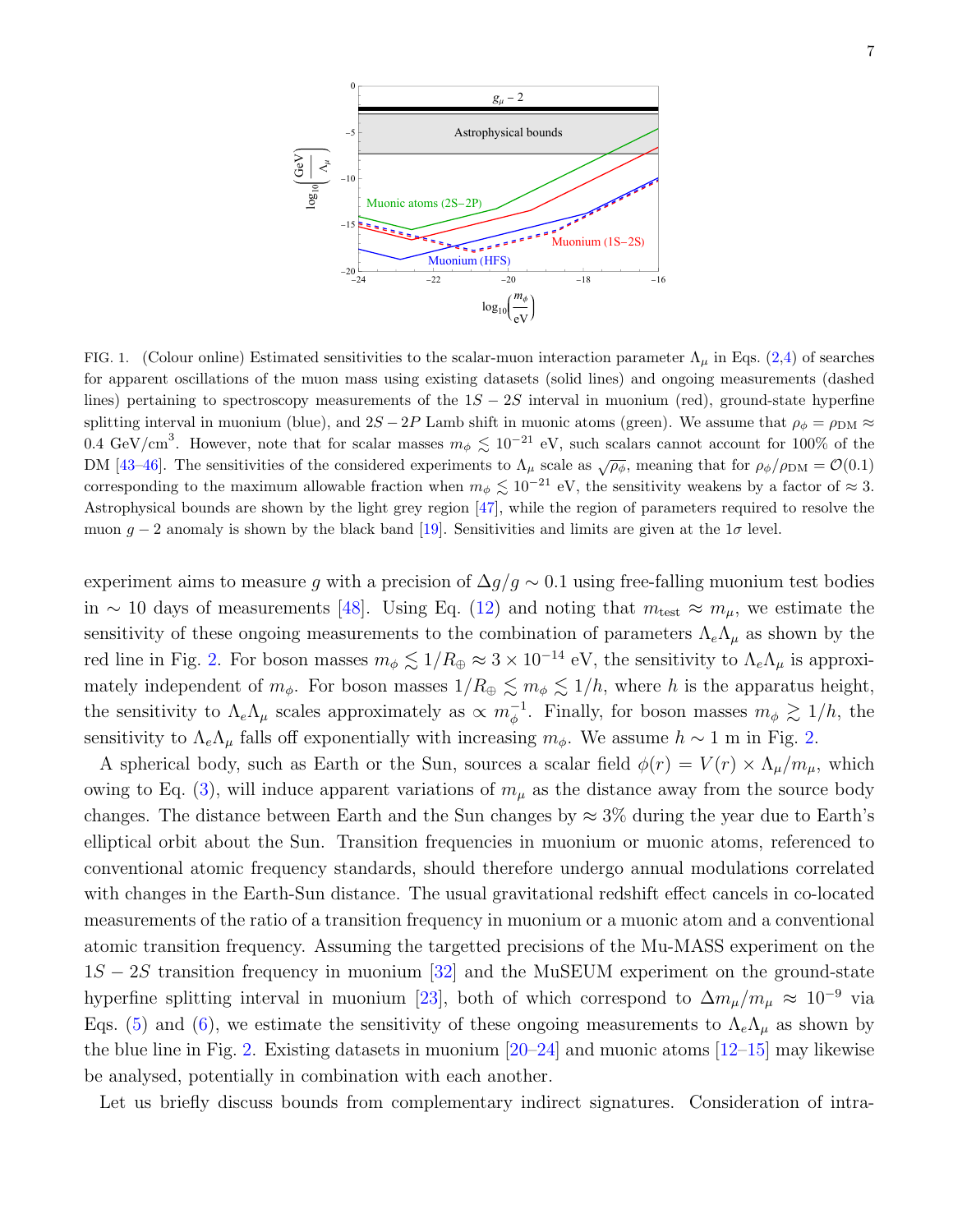

<span id="page-7-0"></span>FIG. 2. (Colour online) Estimated sensitivities to the product of the scalar-electron and scalar-muon interaction parameters,  $\Lambda_e \Lambda_u$ , of searches for an equivalence-principle-violating force in muonium free-fall experiments (red) and searches for annual modulations in muonium transition frequencies (blue). Complementary bounds from the comparison of the observed and predicted values of the  $1S - 2S$  interval in muonium are shown by the dark grey region [\[24\]](#page-9-1), while combined bounds from astrophysical observations and laboratory tests of the equivalence principle are shown by the light grey region. Sensitivities and limits are given at the  $1\sigma$  level.

atomic exchange of a virtual scalar boson  $\phi$  on the 1S – 2S interval in muonium rules out  $\Lambda_e\Lambda_\mu \lesssim$  $10^5$  GeV<sup>[2](#page-7-0)</sup> for  $m_{\phi} \ll m_e \alpha$  [\[24\]](#page-9-1), as shown in Fig. 2 by the dark grey region. Feebler interactions can be constrained by combining astrophysical bounds on  $\Lambda_{\mu}$  with laboratory bounds on  $\Lambda_{e}$ . The consideration of the emission of  $\phi$ -bosons from the interior of supernova SN1987a rules out the range of parameters  $10^3$  GeV  $\le \Lambda_\mu \le 2 \times 10^7$  GeV for  $m_\phi \le 30$  MeV [\[47\]](#page-9-24). Searches for  $\phi$ mediated equivalence-principle-violating forces rule out  $\Lambda_e \lesssim 2 \times 10^{21}$  GeV for  $m_\phi \lesssim 3 \times 10^{-14}$  eV based on data from the space-based MICROSCOPE mission [\[10,](#page-8-14) [11\]](#page-8-6) and  $\Lambda_e \lesssim 4 \times 10^{18}$  GeV for  $m_{\phi} \lesssim 2 \times 10^{-6}$  eV based on data from the ground-based Rot-Wash experiment [\[6,](#page-8-5) [9\]](#page-8-15). The combination of these astrophysical and laboratory bounds is shown in Fig. [2](#page-7-0) by the light grey region. We see that ongoing experiments with muonium are capable of probing values of  $\Lambda_e\Lambda_\mu$  that are up to 6 orders of magnitude feebler than complementary astrophysical and laboratory bounds.

**Discussion** — From Fig. [1,](#page-6-0) we can see that searches for apparent oscillations of  $m_{\mu}$  with muonium spectroscopy measurements are capable of probing scalar-muon interactions that are up to 11 orders of magnitude feebler than complementary astrophysical [\[47\]](#page-9-24) and laboratory [\[19\]](#page-8-10) bounds, which do not necessarily assume that ultralight scalars make up any fraction of the DM and hence are independent of  $\rho_{\phi}$ . The peak sensitivities of older datasets and ongoing measurements to  $\Lambda_{\mu}$  are comparable; however, newer ongoing measurements taken over shorter timescales may provide better sensitivity to  $\Lambda_{\mu}$  in a range of higher scalar masses than older datasets of much longer duration. Noting that our DM-induced signals scale as  $\sqrt{\rho_{\phi}}/\Lambda_{\mu}$ , we see that our proposed methods are capable of probing the range of values of  $\Lambda_{\mu}$  required to resolve the muon  $g - 2$  anomaly (indicated by the black band in Fig. [1\)](#page-6-0) for fractional scalar DM abundances as small as  $\rho_{\phi}/\rho_{\text{DM}} \sim 10^{-32}$ .

Our proposed spectroscopy methods to probe ultralight DM via the scalar-muon coupling offer significantly more reach than the storage-ring methods discussed in Refs. [\[49,](#page-9-26) [50\]](#page-10-0) to probe ultralight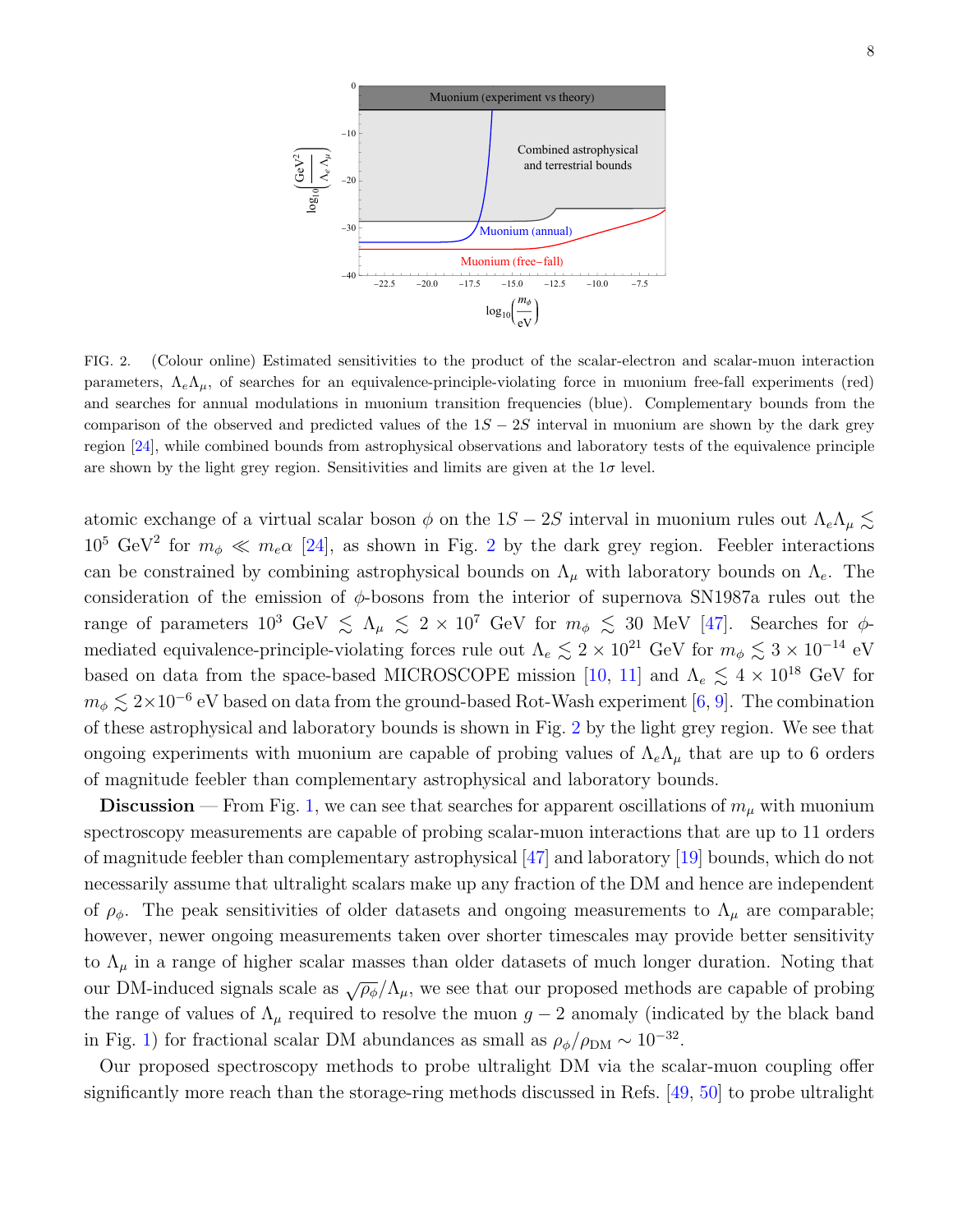DM via the pseudoscalar-muon coupling. The reason is that scalar-type couplings are non-derivative in nature and their DM-induced signatures grow as  $\propto m_{\phi}^{-1}$  with decreasing  $m_{\phi}$ . On the other hand, pseudoscalar-type couplings are derivative in nature and their DM-induced signatures are independent of  $m_{\phi}$ . (Astrophysical and purely laboratory bounds, which are independent of  $\rho_{\phi}$ , are independent of  $m_{\phi}$  for both scalar-type and pseudoscalar-type couplings in the relevant  $m_{\phi}$  range.)

Acknowledgements — I am grateful to Paolo Crivelli, Klaus Jungmann and Sohtaro Kanda for helpful discussions and for providing helpful information about experimental details of spectroscopy measurements with muonium. This work was supported by the Australian Research Council under the Discovery Early Career Researcher Award DE210101593.

- <span id="page-8-0"></span>[1] R. L. Workman et al. (Particle Data Group), The Review of Particle Physics, Prog. Theor. Exp. Phys. 2022, 083C01 (2022).
- <span id="page-8-1"></span>[2] L. Roszkowski, E. M. Sessolo, and S. Trojanowski, WIMP dark matter candidates and searches — current status and future prospects, Rep. Prog. Phys. 81, 066201 (2018).
- <span id="page-8-2"></span>[3] J. E. Kim and G. Carosi, Axions and the strong CP problem, Rev. Mod. Phys. 82, 557 (2010).
- <span id="page-8-3"></span>[4] P. W. Graham, D. E. Kaplan, and S. Rajendran, Cosmological Relaxation of the Electroweak Scale, Phys. Rev. Lett. 115, 221801 (2015).
- <span id="page-8-4"></span>[5] D. Antypas et al., New Horizons: Scalar and Vector Ultralight Dark Matter, arXiv:2203.14915.
- <span id="page-8-5"></span>[6] G. L. Smith, C. D. Hoyle, J. H. Gundlach, E. G. Adelberger, B. R. Heckel, and H. E. Swanson, Short-range tests of the equivalence principle, Phys. Rev. D 61, 022001 (1999).
- [7] S. Schlamminger, K.-Y. Choi, T. A. Wagner, J. H. Gundlach, and E. G. Adelberger, Test of the Equivalence Principle Using a Rotating Torsion Balance, Phys. Rev. Lett. 100, 041101 (2008).
- [8] T. A. Wagner, S. Schlamminger, J. H. Gundlach, and E. G. Adelberger, *Torsion-balance tests of the weak equiv*alence principle, Class. Quantum Grav. 29, 184002 (2012).
- <span id="page-8-15"></span>[9] N. Leefer, A. Gerhardus, D. Budker, V. V. Flambaum, and Y. V. Stadnik, Search for the Effect of Massive Bodies on Atomic Spectra and Constraints on Yukawa-Type Interactions of Scalar Particles, Phys. Rev. Lett. 117, 271601 (2016).
- <span id="page-8-14"></span>[10] P. Touboul et al., MICROSCOPE Mission: First Results of a Space Test of the Equivalence Principle, Phys. Rev. Lett. 119, 231101 (2017).
- <span id="page-8-6"></span>[11] A. Hees, O. Minazzoli, E. Savalle, Y. V. Stadnik, and P. Wolf, Violation of the equivalence principle from light scalar dark matter, Phys. Rev. D **98**, 064051 (2018).
- <span id="page-8-7"></span>[12] R. Pohl *et al., The size of the proton, Nature* **466**, 213 (2010).
- <span id="page-8-12"></span>[13] A. Antognini et al., Proton Structure from the Measurement of 2S-2P Transition Frequencies of Muonic Hydrogen, Science 339, 417 (2013).
- <span id="page-8-13"></span><span id="page-8-11"></span>[14] R. Pohl et al. (The CREMA Collaboration), Laser spectroscopy of muonic deuterium, Science 353, 669 (2016).
- <span id="page-8-8"></span>[15] J. J. Krauth et al., Measuring the  $\alpha$ -particle charge radius with muonic helium-4 ions, Nature 589, 527 (2021).
- [16] B. Batell, D. McKeen, and M. Pospelov, New Parity-Violating Muonic Forces and the Proton Charge Radius, Phys. Rev. Lett. 107, 011803 (2011).
- <span id="page-8-9"></span>[17] G. W. Bennett et al. (Muon g-2 Collaboration), Final report of the E821 muon anomalous magnetic moment measurement at BNL, Phys. Rev. D **73**, 072003 (2006).
- [18] B. Abi et al. (Muon g-2 Collaboration), Measurement of the Positive Muon Anomalous Magnetic Moment to 0.46 ppm, Phys. Rev. Lett. **126**, 141801 (2021).
- <span id="page-8-10"></span>[19] C.-Y. Chen, M. Pospelov, and Y.-M. Zhong, Muon beam experiments to probe the dark sector, Phys. Rev. D 95, 115005 (2017).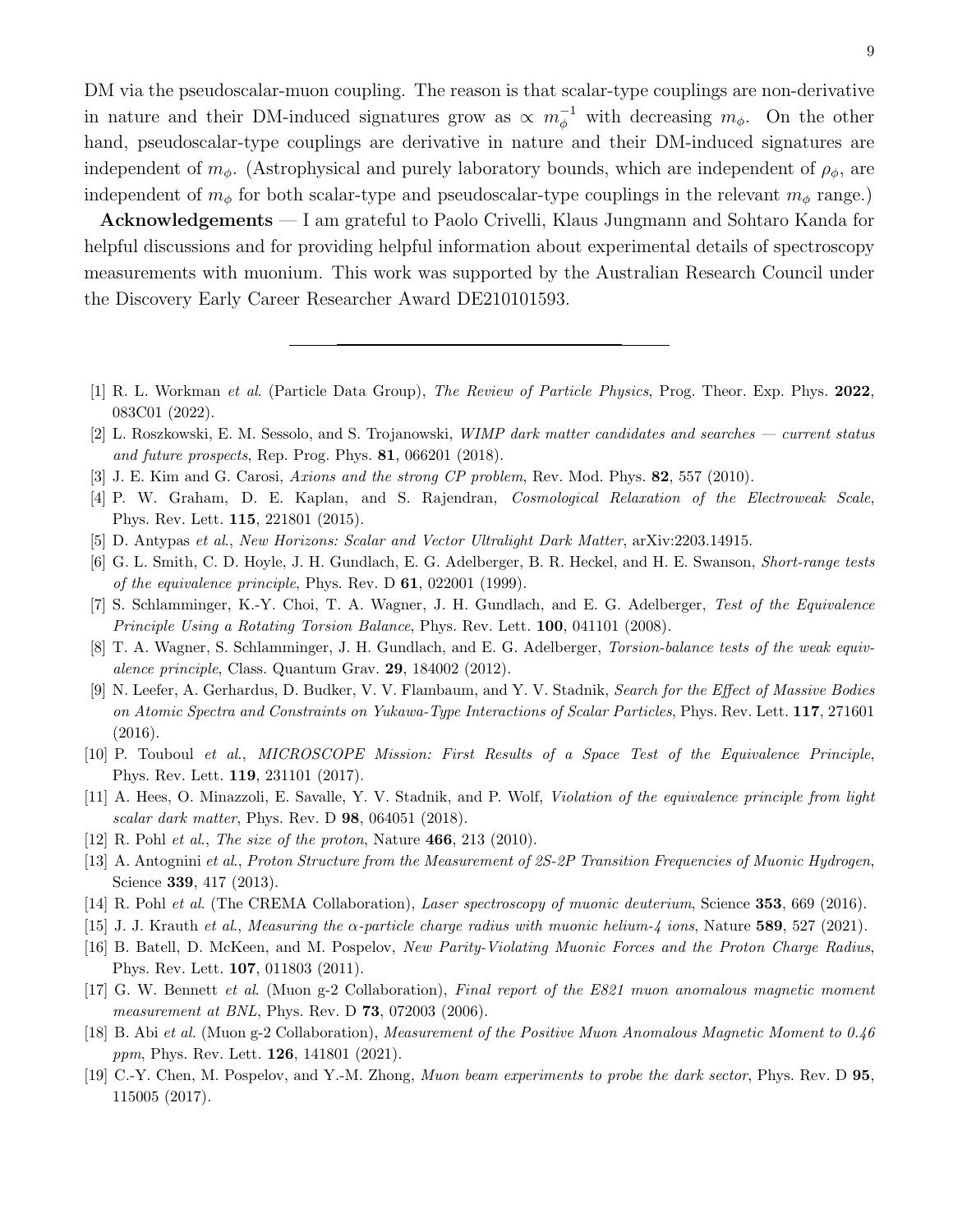- <span id="page-9-0"></span>[20] D. E. Casperson et al., A new high precision measurement of the muonium hyperfine structure interval  $\Delta \nu$ , Phys. Lett. B 59, 397 (1975).
- <span id="page-9-11"></span>[21] W. Liu et al., High Precision Measurements of the Ground State Hyperfine Structure Interval of Muonium and of the Muon Magnetic Moment, Phys. Rev. Lett. 82, 711 (1999).
- <span id="page-9-7"></span>[22] V. Meyer et al., Measurement of the 1s-2s Energy Interval in Muonium, Phys. Rev. Lett. 84, 1136 (2000).
- <span id="page-9-13"></span>[23] S. Kanda et al., New precise spectroscopy of the hyperfine structure in muonium with a high-intensity pulsed muon beam, Phys. Lett. B  $815$ , 136154 (2021).
- <span id="page-9-1"></span>[24] B. Ohayon et al. (Mu-MASS Collaboration), Precision Measurement of the Lamb Shift in Muonium, Phys. Rev. Lett. 128, 011802 (2022).
- <span id="page-9-2"></span>[25] J. Preskill, M. B. Wise, and F. Wilczek, Cosmology of the invisible axion, Phys. Lett. B 120, 127 (1983).
- [26] L. F. Abbott and P. Sikivie, A cosmological bound on the invisible axion, Phys. Lett. B 120, 133 (1983).
- <span id="page-9-3"></span>[27] M. Dine and W. Fischler, The not-so-harmless axion, Phys. Lett. B 120, 137 (1983).
- <span id="page-9-4"></span>[28] Y. V. Stadnik and V. V. Flambaum, Searching for Dark Matter and Variation of Fundamental Constants with Laser and Maser Interferometry, Phys. Rev. Lett. 114, 161301 (2015).
- <span id="page-9-5"></span>[29] Y. V. Stadnik and V. V. Flambaum, Can Dark Matter Induce Cosmological Evolution of the Fundamental Constants of Nature?, Phys. Rev. Lett. 115, 201301 (2015).
- <span id="page-9-6"></span>[30] V. V. Flambaum and A. F. Tedesco, Dependence of nuclear magnetic moments on quark masses and limits on temporal variation of fundamental constants from atomic clock experiments, Phys. Rev. C 73, 055501 (2006).
- <span id="page-9-8"></span>[31] V. Meyer, Measurement of the Muon Mass by Doppler-Free Two-Photon Spectroscopy of the 1s-2s Transition in Muonium, Hydrogen and Deuterium, PhD Thesis, Heidelberg, 1998.
- <span id="page-9-10"></span><span id="page-9-9"></span>[32] P. Crivelli, The Mu-MASS (muonium laser spectroscopy) experiment, Hyperfine Interact. 239, 49 (2018).
- [33] P. Crivelli, Private Communication.
- <span id="page-9-12"></span>[34] W. Liu, High precision measurement of muonium ground state hyperfine interval and muon magnetic moment, PhD Thesis, Yale, 1997.
- <span id="page-9-14"></span>[35] S. Kanda, Private Communication.
- <span id="page-9-15"></span>[36] A. Derevianko, Detecting dark-matter waves with a network of precision-measurement tools, Phys. Rev. A 97, 042506 (2018).
- <span id="page-9-16"></span>[37] J. W. Foster, N. L. Rodd, and B. R. Safdi, Revealing the dark matter halo with axion direct detection, Phys. Rev. D 97, 123006 (2018).
- <span id="page-9-17"></span>[38] G. P. Centers et al., Stochastic fluctuations of bosonic dark matter, Nat. Commun. 12, 1 (2021).
- <span id="page-9-18"></span>[39] I. Reinhard, Precision Spectroscopy of the Muonium Hyperfine Structure with the "Old Muonium" Technique, PhD Thesis, Heidelberg, 1996.
- <span id="page-9-19"></span>[40] G. Janka, B. Ohayon, and P. Crivelli, Muonium Lamb shift: theory update and experimental prospects, arXiv:2111.13951.
- <span id="page-9-20"></span>[41] P. Crivelli, Progress on the true muonium front, talk at the "PBC General Meeting", CERN, 3<sup>rd</sup> Dec 2021.
- <span id="page-9-21"></span>[42] A. Skawran, Towards nuclear structure with radioactive muonic atoms, Il Nuovo Cimento 42 C (2019) 125.
- <span id="page-9-22"></span>[43] V. Irsic, M. Viel, M. G. Haehnelt, J. S. Bolton, and G. D. Becker, First Constraints on Fuzzy Dark Matter from Lyman-α Forest Data and Hydrodynamical Simulations, Phys. Rev. Lett. 119, 031302 (2017).
- [44] M. Nori, R. Murgia, V. Irsic, M. Baldi, and M. Viel, Lyman α forest and non-linear structure characterization in Fuzzy Dark Matter cosmologies, Mon. Notices Royal Astron. Soc. 482, 3227 (2019).
- [45] D. J. E. Marsh and J. C. Niemeyer, Strong Constraints on Fuzzy Dark Matter from Ultrafaint Dwarf Galaxy *Eridanus II*, Phys. Rev. Lett. **123**, 051103 (2019).
- <span id="page-9-24"></span><span id="page-9-23"></span>[46] K. Schutz, Subhalo mass function and ultralight bosonic dark matter, Phys. Rev. D 101, 123026 (2020).
- [47] A. Caputo, G. Raffelt, and E. Vitagliano, Muonic boson limits: Supernova redux, Phys. Rev. D 105, 035022 (2022).
- <span id="page-9-25"></span>[48] A. Antognini et al., Studying Antimatter Gravity with Muonium, Atoms 6, 17 (2018).
- <span id="page-9-26"></span>[49] C. Smorra et al., Direct limits on the interaction of antiprotons with axion-like dark matter, Nature 575, 310 (2019).